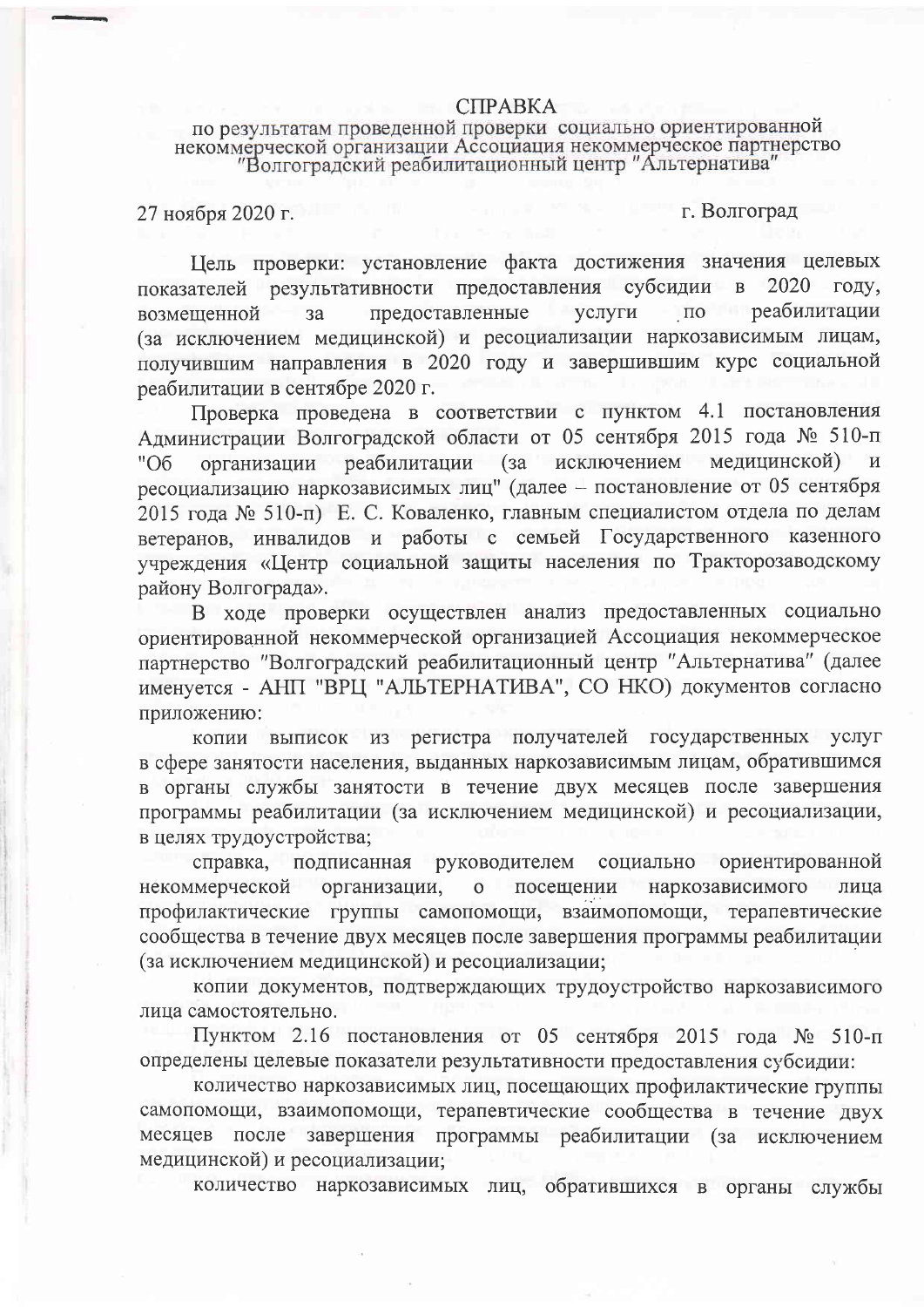занятости в течение двух месяцев после завершения программы реабилитации (за исключением медицинской) и ресоциализации, в целях трудоустройства.

результативности предоставления показателей Значение целевых логоворах между ежемесячных субсилии устанавливаются  $\overline{B}$ СО НКО и государственным казенным учреждением "Центр социальной Тракторозаводскому району Волгограда", населения  $\overline{10}$ зашиты уполномоченным на выдачу направлений на предоставление наркозависимым лицам услуг по реабилитации (за исключением медицинской) и ресоциализации бюджета субсидии социально областного предоставление **ИЗ**  $\overline{M}$ ориентированным некоммерческим организациям, включенным в реестр Волгоградской области. прошедших некоммерческих организаций квалификационный отбор, для возмещения затрат на проведение мероприятий исключением мелицинской) реабилитации  $(s<sub>a</sub>)$  $\overline{10}$ и ресоциализации наркозависимых лиц.

Значение первого целевого показателя результативности предоставления субсидии является 70% наркозависимых лиц от количества завершивших программы реабилитации (за исключением медицинской) и ресоциализации должны посещать профилактические группы самопомощи, взаимопомощи, терапевтические сообщества в течение двух месяцев после завершения.

Значение второго целевого показателя результативности предоставления субсидии является 40% наркозависимых лиц от количества завершивших программы реабилитации (за исключением медицинской) и ресоциализации должны обратиться в органы службы занятости в течение двух месяцев после программы реабилитации (за исключением медицинской) завершения и ресоциализации, в целях трудоустройства.

Согласно предоставленным документам из завершивших 12 лиц, программы реабилитации (за исключением медицинской) и ресоциализации в сентябре 2020 года:

12 человек посещают профилактические группы самопомощи, взаимопомощи, терапевтические сообщества в течение двух месяцев после исключением программы завершения реабилитации (за медицинской) ресоциализации, значение целевого показателя результативности  $\mathbf{M}$ предоставления субсидии составляет 100%. Значение целевого показателя результативности предоставления субсидии, указанное в договоре (70%), перевыполнено СО НКО, процент его достижения принимается равным 100;

10 человек обратилось в органы службы занятости в течение двух месяцев после завершения программы реабилитации (за исключением медицинской) и ресоциализации, в целях трудоустройства, при содействии СО НКО 2 человека трудоустроены.

Поскольку итогом выполнения целевого показателя является трудоустройство наркозависимого лица, то при определении значения целевого результативности предоставления субсидии принимается показателя  $\overline{M}$ количество трудоустроенных лиц при содействии СО НКО (100 %), значение целевого показателя указанное в договоре (40%), перевыполнено, процент его